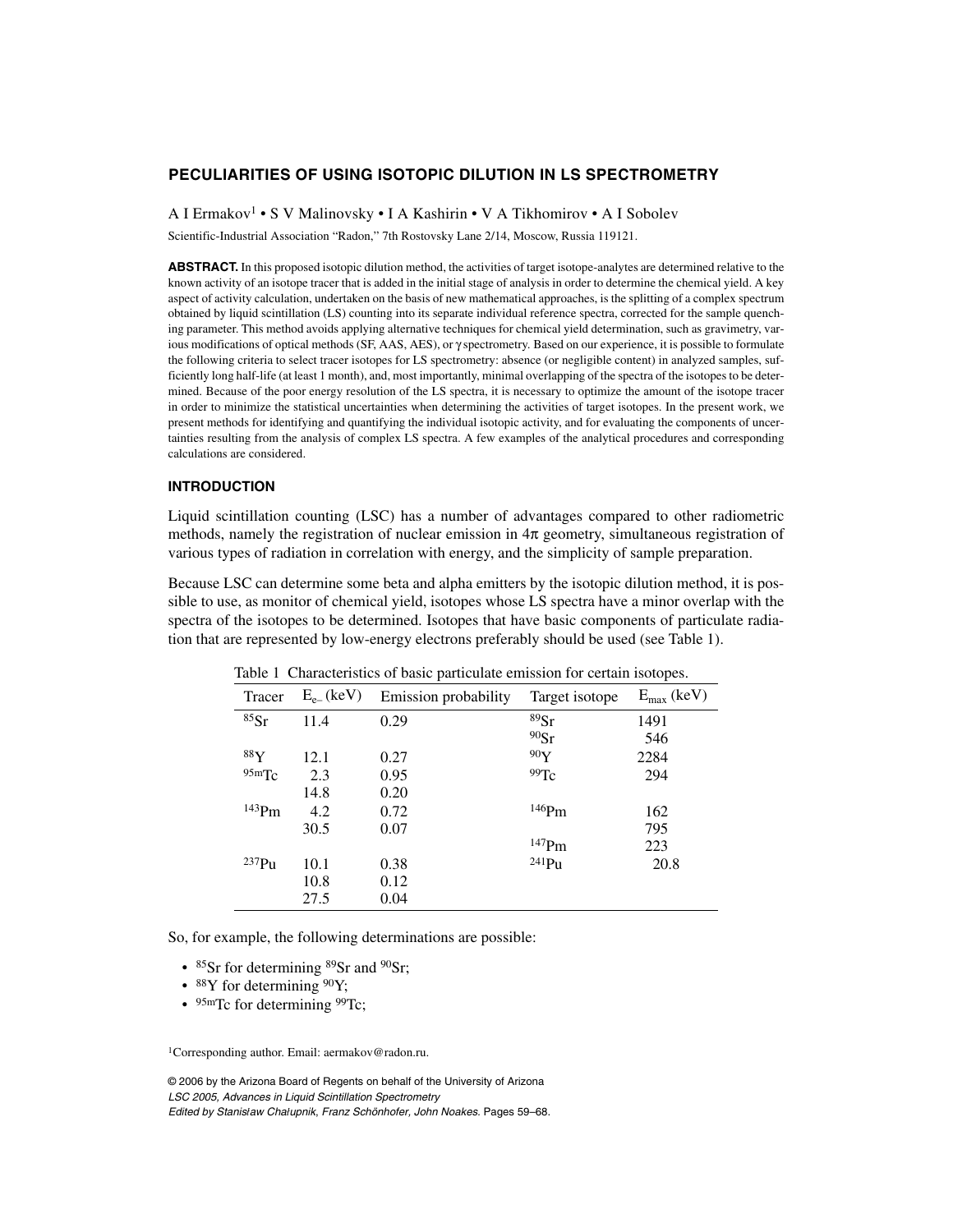#### 60 *A I Ermakov et al.*

- $\cdot$  <sup>143</sup>Pm for determining <sup>146</sup>Pm, <sup>147</sup>Pm;
- $\cdot$  <sup>237</sup>Pu for determining plutonium isotopes, including <sup>241</sup>Pu.

Determining <sup>228</sup>Th, <sup>230</sup>Th, and <sup>232</sup>Th in solid samples via <sup>234</sup>Th in secular equilibrium with existing 238U is possible as well.

A technique for radiostrontium ( ${}^{89}Sr$ ,  ${}^{90}Sr$ ) determination via an  ${}^{85}Sr$  tracer has found a recent practical application (Heilgeist 2000; Ermakov et al. 2002; Kriuchkova et al. 2004; Eikenberg et al. 2006). Attempts to determine <sup>99</sup>Tc via <sup>95m</sup>Tc were undertaken as well (Lee et al. 2002). All tracers listed above are gamma emitters; thus, scintillation caused by Compton scattering results in overlapping of the spectra of the tracer and the target isotope in a wide energy region. This makes the correct calculation of isotope activities via LS spectrometry problematic.

To solve this problem, a method is proposed based on new mathematical approaches for decoding complex LSC spectra. Identification and activity calculation of the components in counting sources (e.g. 85Sr, 89Sr, 90Sr, and 90Y during radiostrontium determination) are done using an algorithm that includes the optimized convolution of the spectra into groups, and by modeling the superposition of individual reference spectra shaped to a sample quenching parameter (Kashirin et al. 2003). To determine the individual emitters, a fitting process for the whole spectrum is used, not for just the counts in certain energy windows. This fitting process increases the sensitivity of the measurements.

# **MATERIALS AND METHODS**

## **Reagents and Tracers**

All the following chemicals were of reagent grade: LS cocktails Ultima Gold™ AB, Ultima Gold F, Insta-Fluor were from PerkinElmer (USA), OptiPhase HiSafe 3 (PerkinElmer Life Sciences). All measurements were carried out with low-diffusion 20-mL polyethylene vials.

Standard radioactive solutions used for creating the spectral library were obtained from the stocks of various institutions: All-Russian Scientific Research Institute of Metrology (St. Petersburg, Russia):  $(^{90}Sr+^{90}Y)$ ,  $^{89}Sr$ ,  $^{99}Te$ ,  $^{147}Pm$ ; Joint-Stock Company "Cyclotron" (Obninsk, Russia):  $^{85}Sr$ ,  $^{88}Y$ ; and LNP of Joint Institute of Nuclear Research (Dubna, Russia): 95mTc, 143Pm, 237Pu.

## **Instruments**

Tri-Carb 2550 TR/AB and Guardian 1414 (PerkinElmer) LS analyzers were used in this study. The software RadSpectraDec (Tri-Carb and Guardian versions) was used to identify radionuclides and calculate their activities.

## **Separation Procedures**

The following techniques were used for the separation and radiochemical purification of certain elements. Brief descriptions are given below.

• Strontium: 2 methods were applied: 1) Separation and purification using a number of precipitation procedures: preconcentration of the 2nd group with sulfates, elimination of polyvalent elements and  $^{210}Pb$  with hydroxides, separation of Ra isotopes and  $^{140}Ba$  by precipitation of chromates, precipitating strontium sulfate in the presence of EDTA, and transformation into carbonate form by metathesis; 2) Column sorption chromatography using VS-15 material (Ermakov et al. 2002).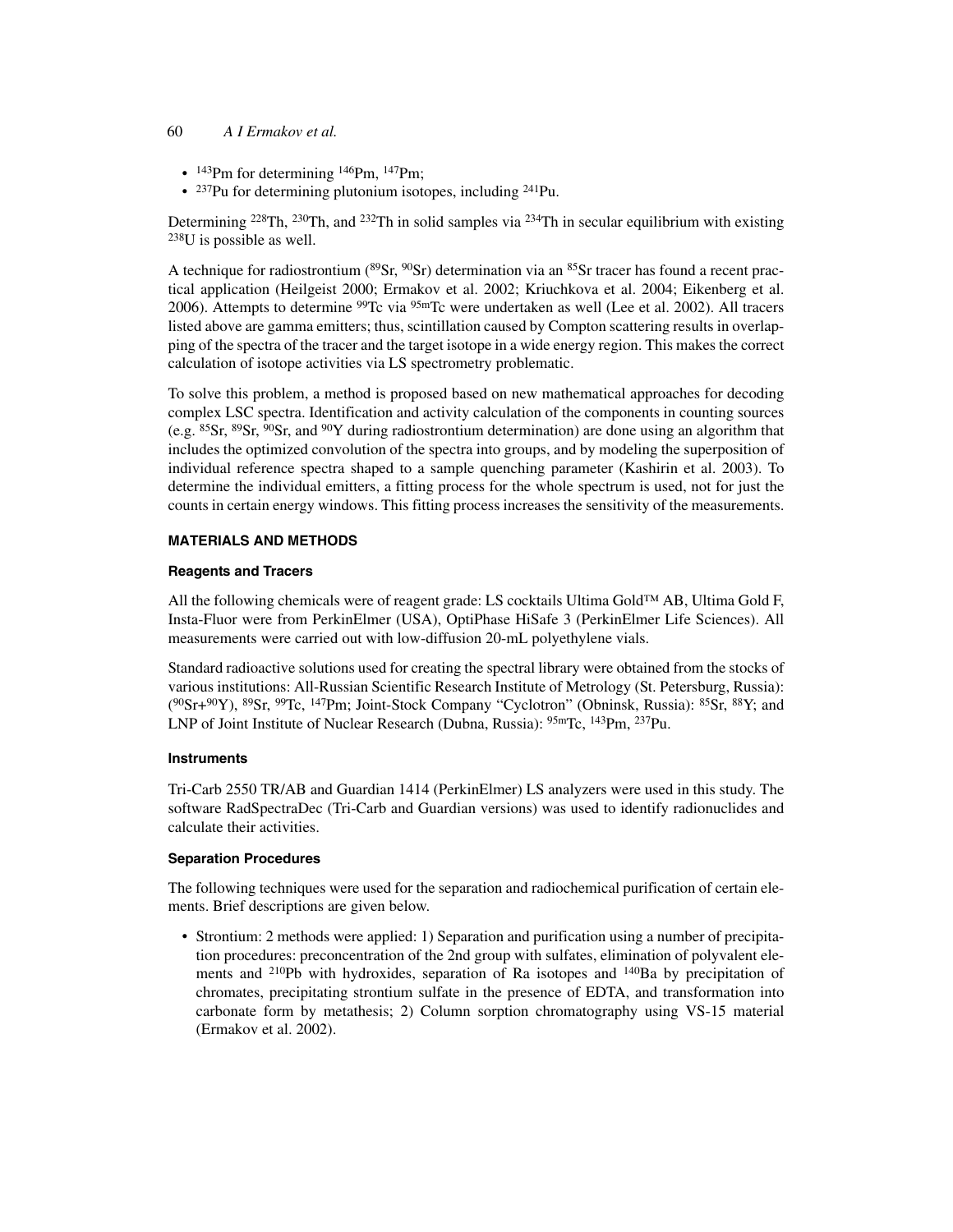- Technetium: Anion-exchange chromatography with TEVA resin (Eichrom, USA): sorption in 0.1M HCl medium, washing with  $0.5M$  HNO<sub>3</sub>, and elution with 10M HNO<sub>3</sub>. To avoid elimination of technetium, evaporation of the eluate should be carried out at 50–60 °C.
- Yttrium: Separation of yttrium from brine waters consists of the following stages: separation from bulk salts and preconcentration by coprecipitation with hydroxides; anion-exchange separation of impurities in HCl; separation of Ac, Pb, and Th by coprecipitation with  $KL(SO_4)_2$  in saturated  $K_2SO_4$  solution; and hydroxide precipitation.

## **LS Spectra Processing**

A key aspect of this mathematical approach is the splitting of a complex spectrum, obtained via LSC, into its individual reference spectra, and corrected for the sample quench parameter.

A model spectrum is created as a linear combination of normalized spectra of various radionuclides:

$$
M_i = \sum_{i=1}^{J} c_j M_{i,j}(T)
$$
 (1)

where  $M_i$  is the model spectrum,  $M_{i,j}(T)$  is the spectrum library of each nuclide, and  $c_j$  is the proportion of each species. The weight coefficients  $(c_j)$  are adjusted so that the model spectrum will coincide with the sample spectrum to the maximum degree. Each spectrum is a function of the quench parameter (*T*) of the sample. The solution is found by recursive minimization of a special function representing the difference between a model spectrum and the experimental spectrum.

Due to problems with the correct fitting of LS spectra by certain elementary functions for creating the nuclide library, direct measurements of the spectra of each radionuclide were used. Therefore, the analytical database (the library of quenched spectra) for each radionuclide was obtained by measuring standard solutions for at least 10 quenching levels, using  $\text{CCl}_4$  as the chemical quenching agent.

The statistical content of only 1 channel is very low. To increase the statistical information, the initial experimental spectra are combined into groups (Figure 1), and the algorithm of grouping depends on the nature of the spectrometer amplifier. For spectrometers with a linear analog-to-digital converter (ADC) (Tri-Carb series), the optimum algorithm for binding reference spectra into groups is a quasi-arithmetic progression.

For spectrometers with a logarithmic ADC (Quantulus and Guardian from PerkinElmer and Triathler from Hidex) and a detailed low-energy region of the spectrum, the usual linear combination gives good results (e.g. a combination of 10 channels in a group). Based upon values of  $c_j$  obtained after the spectrum model, the activity of a component (radionuclide  $A_j$ ) in a sample may be determined as follows (for  $T_{sample} = T_{bkg}$ ):

$$
A_j = \frac{(N - N_{bkg})c_j}{T\epsilon_j} = \frac{N_j}{T\epsilon_j} = \frac{N - N_{bkgj}}{T\epsilon_j}
$$
(2)

where  $c_j$  is the contribution of the *j*-th isotope to the integrated spectrum counts; *j* is the counting efficiency of the *j*-th isotope for the quenching parameter of the sample;  $N_{bkg}$  is the number of background counts integrated over all channels; and  $N_{bkgj} = N - N_j$  is the total integral account of all radionuclides in the sample including the blank sample background, after subtraction of the *j*-th radionuclide.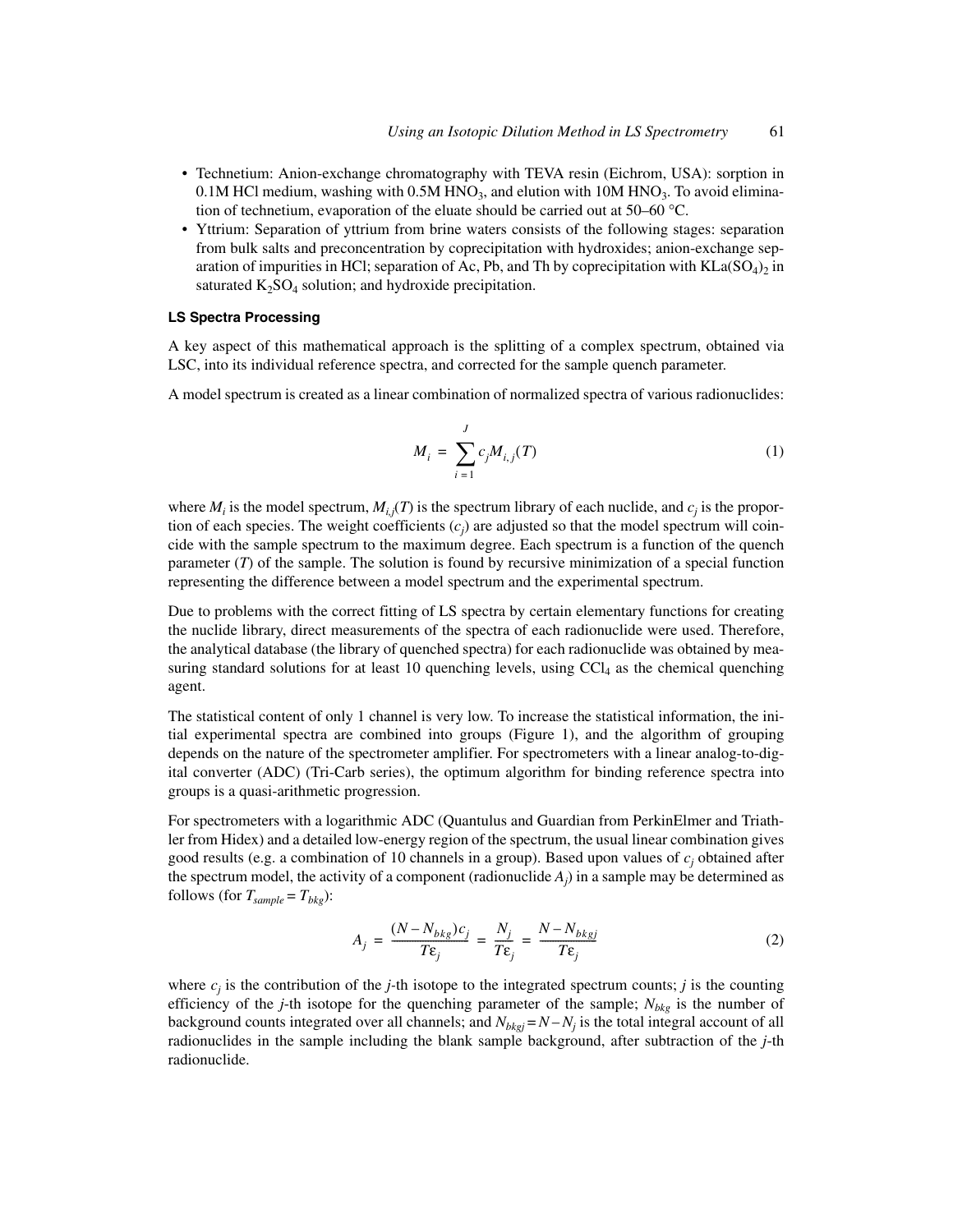

Figure 1 Sets of reference library LS spectra of the tracer and target isotopes obtained for different quenching levels after conversion into group form (measured with LSC Tri-Carb). Left: 95mTc; Right: 99Tc.

The combined standard uncertainty of *j*-th isotope activity (for  $T_{sample} = T_{bkg}$ ) is

$$
\frac{\sigma_{A_j}}{A_j} = \sqrt{\frac{N + (N - N_j)}{N - (N - N_j)^2} + \frac{\sigma_{\varepsilon_j}^2}{\varepsilon_j^2} + \frac{\sigma_{\varepsilon_j}^2}{c_j^2}} = \sqrt{\frac{2N - N_j}{N_j^2} + \frac{\sigma_{\varepsilon_j}^2}{\varepsilon_j^2} + \frac{\sigma_{\varepsilon_j}^2}{c_j^2}} \tag{3}
$$

where  $N_j = (N - N_j) \times c_j$  is the contribution of radionuclide *j* to the integral count of the sample,  $\sigma_{cj}$ is the uncertainty resulting from the fitting procedure, and  $\sigma_{\varepsilon_j}$  is the uncertainty resulting from the counting efficiency determination.

Assuming that for the *j*-th isotope the radiation caused by other isotopes is considered to be a background effect (Babenko et al. 2002), the lower limit of detection (LLD) at the 95% confidence level based on Currie's (1968) detection limit  $L_D$  can be expressed as:

$$
LLD_j = \frac{2.71 + 2 \cdot K \sqrt{2} \cdot N_{bkgj}}{\varepsilon_j T} \tag{4}
$$

Taking into account that  $N_j \ll N$ , the LLD when the background and sample are counted at the same time can be expressed (according to Prichard et al. [1992]) as:

$$
LLD_j = \frac{4.65\sqrt{N}}{\epsilon_j T} \tag{5}
$$

#### **RESULTS AND DISCUSSION**

# **Minimizing the Statistical Uncertainty for Processing Multicomponent LS Spectra**

In the above-stated formulas, the counts  $N$ ,  $N_{bkg}$ , and  $N_j$  are integrated in the full range of the channels of the analyzer. However, when measuring low-activity samples  $(N - N_{bkg} \ll N_{bkg})$  with a known radionuclide composition or when determining the low activity of a radionuclide over a high total activity of the sample  $(N_i \ll N)$ , this approach leads to decreased measurement precision.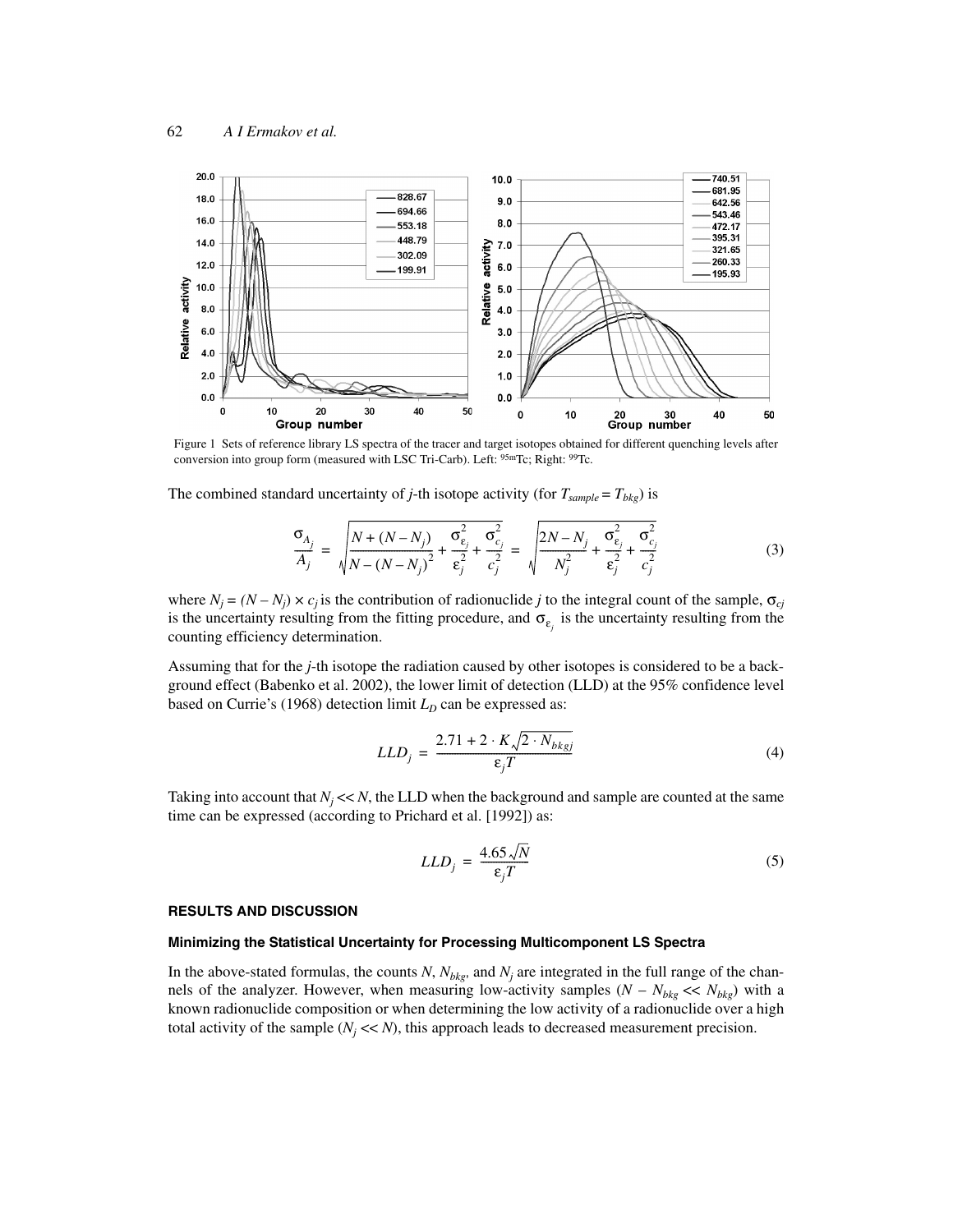When analyzing the ratio of background/useful counts applied to the  $90Sr$  LS spectrum (Figure 2), it is clear that in the low-energy region, the background considerably exceeds the contribution by radionuclide emission. In the medium-energy area, the background and the nuclide counts are comparable, and in the high-energy area, the examined relationship again has a tendency to grow.



Figure 2 LS spectra obtained with Tri-Carb 2550 counter. Left: a low-level sample containing <sup>90</sup>Sr, background, and <sup>90</sup>Sr after background subtraction; Right: relationship of background/useful counts for the above spectrum.

Taking into account the above arguments, it is rational to use the middle area of the spectrum with the optimal useful counts/background ratio for minimizing and calculating the statistical uncertainty. Using Equation 3 for the statistical uncertainty instead of  $N$ ,  $N_{bkg}$ , and  $N_j$ , we can use the sum only in an optimized region of channels (from the left to right boundaries):

$$
\frac{2\sigma_{A_j}}{A_j}(l, r) = 2\sqrt{\frac{2\sum_{i=1}^{r} N_i - \sum_{i=1}^{r} N_{ji}}{\left(\sum_{i=1}^{r} N_{ji}\right)^2}}
$$
(6)

When searching for the scope of the optimized region, the 2- $\sigma$  uncertainties for  $A_j$  are investigated at the right-hand boundary of the calculation region, from the maximum number of channels up to the first channel, and then at the left-hand boundary line, from the obtained channel with minimum value of uncertainty up to the maximum number of channels.

In accordance with the described algorithm, an optimized region for processing the <sup>90</sup>Sr LS spectra obtained with a Tri-Carb ranges from 100 to 540 channels (Figure 3). The results were obtained for 999-min measurements of <sup>90</sup>Sr (just after separation from  $90Y$ ) with an activity of ~30 mBq.

Boundaries of optimized regions for a spectrum depend on different factors: the energy distribution of emission of radionuclides, the ratios of radionuclide activities, and the quenching parameter. For analyzing samples with complex radionuclide compositions, especially when using the isotopic dilution method, the parameters of optimization depend both on the spectrum of the target radionu-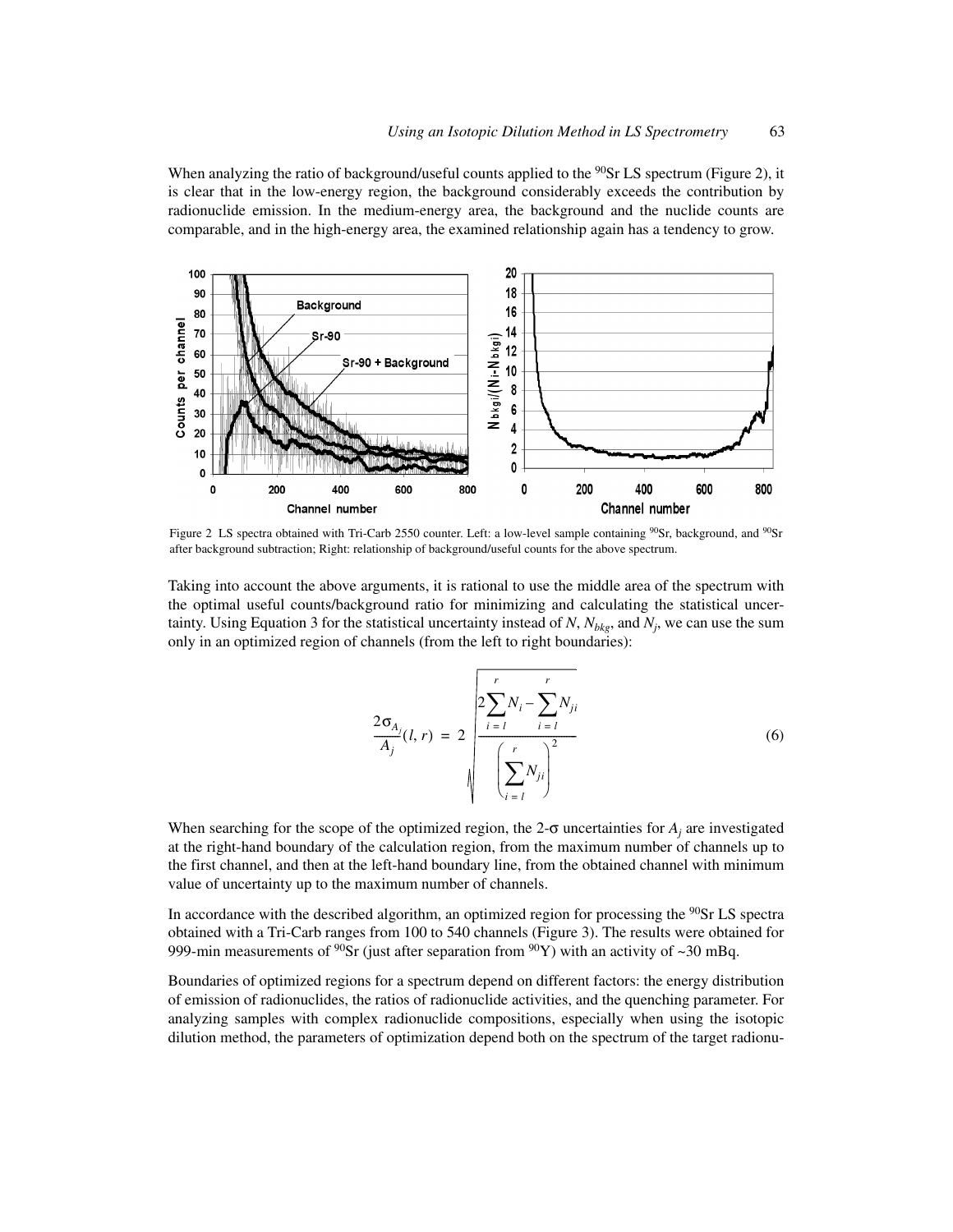

Figure 3 Dependence of statistical  $k = 2$  expanded uncertainties on boundaries of the region of optimization for a <sup>90</sup>Sr spectrum.

clide and on the whole spectrum of the mixture. In most cases, the proposed approach allows us to carry out the determination of low activities with much smaller uncertainties. The LLD for LS spectrometry according to Equation 5, optimized in the same manner, is much lower as well:

$$
LLD_J \cong \frac{4.65 \sqrt{\sum_{i=1}^r N_i}}{\varepsilon_j T}
$$
 (7)

When determining the radionuclides with high-energy emission against the background of radionuclides with smaller energies of emission, the decreasing LLD value is considerable due to the optimization of the calculation region. Results of LLD calculations for certain isotopes when spiking their short-lived tracers with a scope optimization are given in Table 2.

Table 2 LLD (with optimization) of certain isotopes in mixture with their tracers ( $p = 0.95$ ), Tri-Carb 2550 TR/AB, sample tSI(E) ~400, counting for 1000 min.

|                                                    | $LLD$ (mBq)                   |                  |  |
|----------------------------------------------------|-------------------------------|------------------|--|
|                                                    | Isotope-tracer activity (mBq) |                  |  |
| Composition of the radionuclide mixture            | 50                            | 500              |  |
| <sup>90</sup> Sr (just after separation) + $85$ Sr | 14 $(94-535)^a$               | $19(99-672)$     |  |
| $90Y + 88Y$                                        | $16(406 - 2112)$              | $20(303 - 2231)$ |  |
| $95mTc + 99Tc$                                     | $13(28-274)$                  | $19(33-295)$     |  |

<sup>a</sup>In parentheses: boundaries of domains, channel numbers.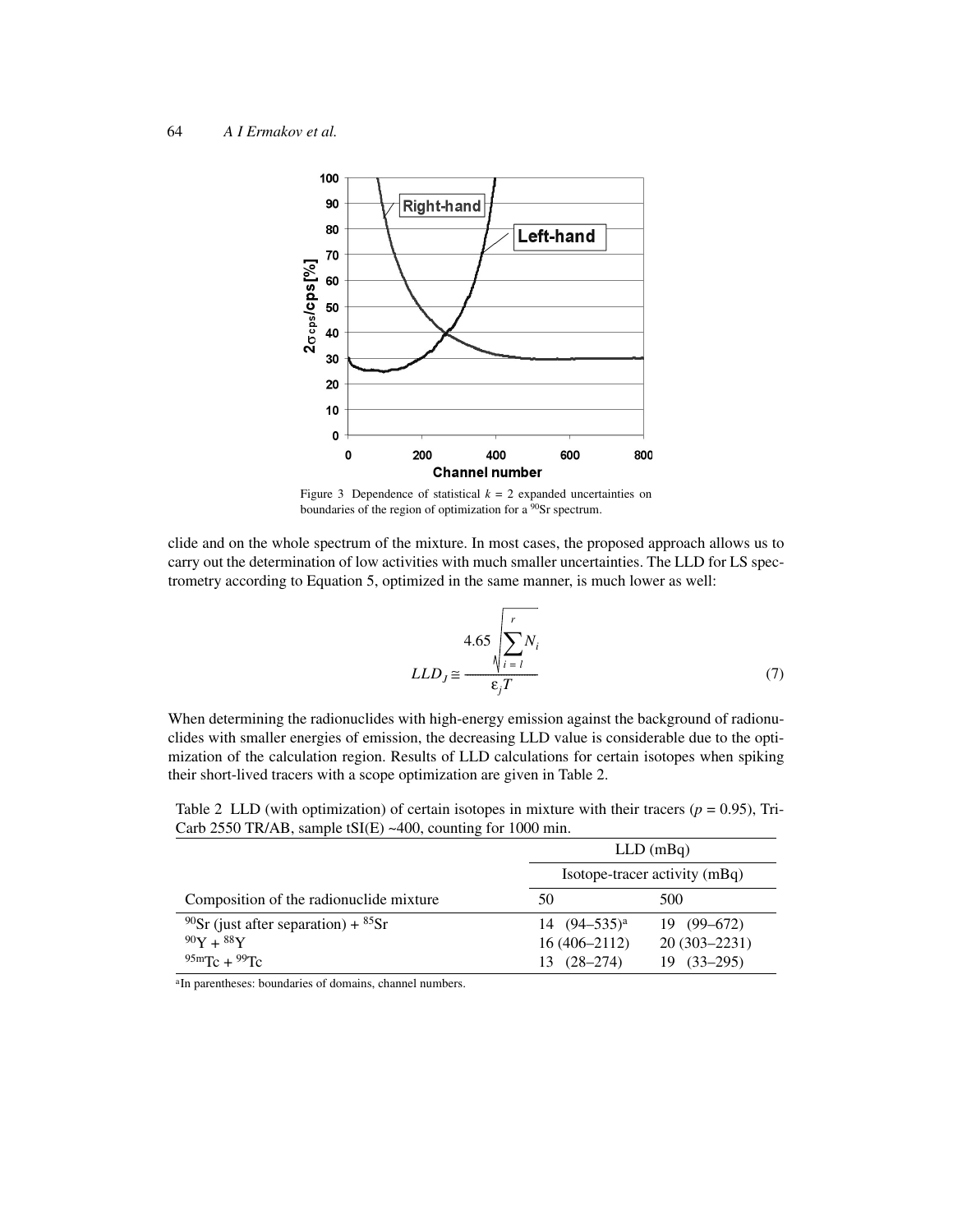#### **Calculation of Activity and Evaluation of Uncertainty Components**

Applying our method of LS spectra processing, the activity of an isotope in the sample *Ajsmp* may be calculated via tracer activity as:

$$
A_{jsmp} = \frac{N_{trref}}{N_{trsmp}} \cdot \frac{V_{trref}}{V_{trsmp}} \cdot \frac{N_j}{\varepsilon_j \cdot T}
$$
 (8)

where  $N_{trsmp}$  and  $N_{tref}$  are the net counts related to the determination of the tracer in the sample and in the standard solution (corrected to a sample measurement date);  $V_{tree}$  and  $V_{trsmp}$  are the volume of the tracer solution for determining the target isotope activity in the reference solution and the sample solution, respectively;  $N_j$  is the net counts related to the  $j$ -th isotope, calculated from LSC data with optimization; and  $\varepsilon$ <sub>*i*</sub> is the counting efficiency related to the quenching parameter of the sample.

The specific activity is

$$
a_{jsmp} = \frac{A_{jsmp}}{V_{sample}} \qquad or \qquad a_{jsmp} = \frac{A_{jsmp}}{m_{sample}} \tag{9}
$$

Taking into account (8) and (9), the combined standard uncertainty of the activity is

$$
\delta_{A_j} = \sqrt{\delta_{N_j}^2 + \delta_{\varepsilon_j}^2 + \delta_K^2 + \delta_V^2}
$$
 (10)

where  $\delta_{N_j}$  is the statistical uncertainty for the *j*-th isotope determination (from Equation 6);  $\delta_j$  is the uncertainty of the counting efficiency determination (including counting statistics, standard solution certification, standard solution mass, and quenching parameter determination uncertainty);  $\delta_k$  is the uncertainty of the chemical yield determination (combined); and  $\delta_V(\delta_m)$  are the uncertainties of measuring the volume (mass) of the sample,  $\delta_V(\delta) = 1-2\%$ .

The combined standard uncertainty of the chemical yield determination when using a tracer is

$$
\delta_K = \sqrt{\delta_{trref}^2 + \delta_{trsmp}^2 + 2 \cdot \delta_{V_{tr}}^2}
$$
 (11)

where  $\delta_{tref}$  and  $\delta_{trsmp}$  are the statistical uncertainties of tracer activity determination in the standard solution and in the sample, respectively, and  $\delta_{V_{tr}}$  is the uncertainty of the tracer volume.

In order to minimize the combined statistical uncertainty for a target isotope activity determination, the amount of tracer isotope should be increased, but this causes the opposite effect for the counting statistics of the isotope to be measured due to the ratio of the Compton electron spectrum to the background counts. Thus, the tracer activity should be adjusted according to the expected activity of the radionuclide to be determined (Table 3).

The described isotopic dilution method has been used for radiostrontium determination with a <sup>85</sup>Sr tracer in the SIA Radon analytical department since 2000. The method was introduced in 2003 in the laboratory for environmental monitoring of the nuclear power plant (NPP). Since then, hundreds of analyses of the radiostrontium content in samples of environmental objects of various origin have been carried out.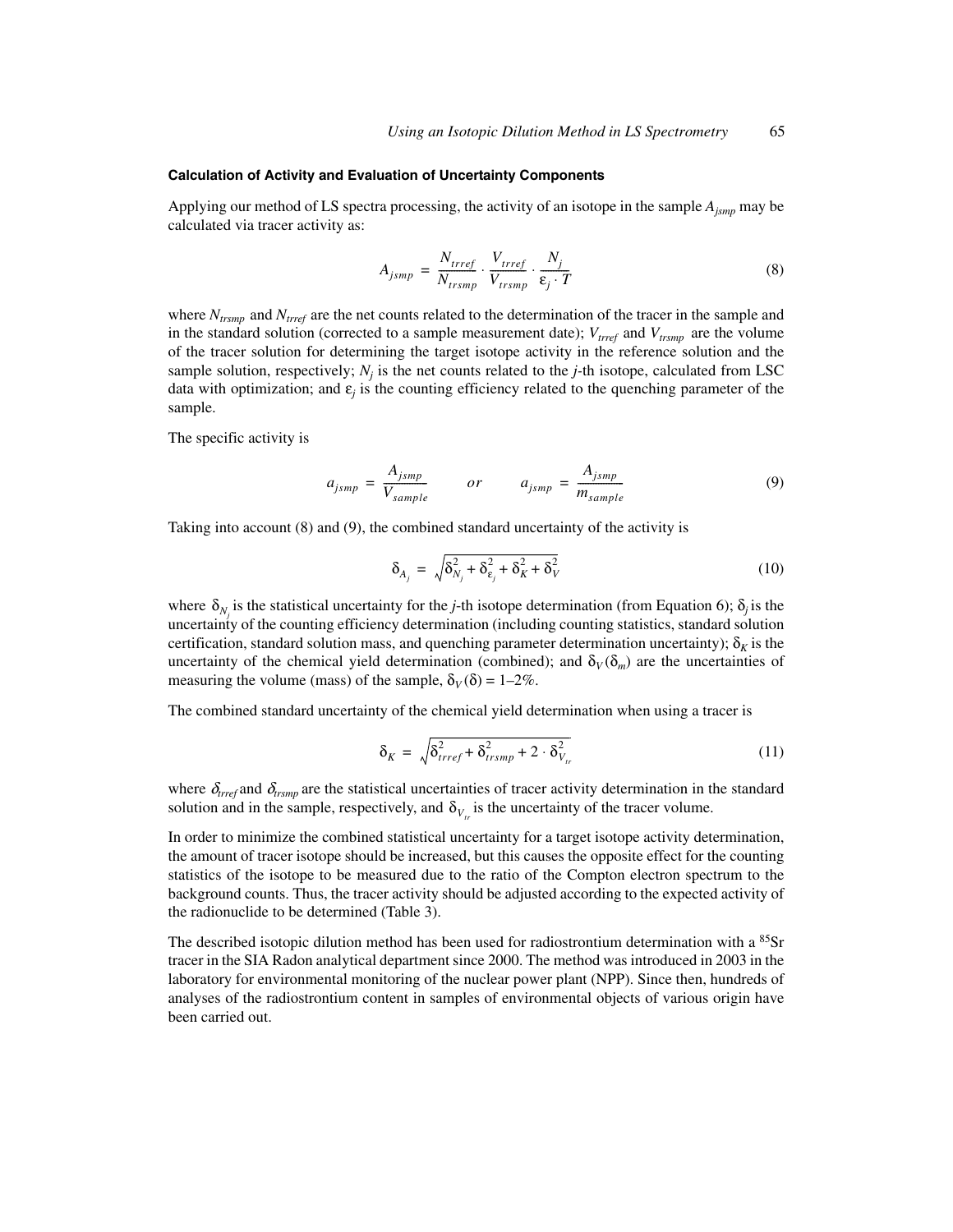#### 66 *A I Ermakov et al.*

| 2550 TR/AB, sample $tSI(E) \sim 400$ , counting for 999 min. |                       |                              |                      |  |  |
|--------------------------------------------------------------|-----------------------|------------------------------|----------------------|--|--|
|                                                              |                       | Isotope-tracer activity (Bq) |                      |  |  |
|                                                              | Uncertainty $0.1$ 0.3 |                              |                      |  |  |
| Isotope                                                      | component             |                              | Uncertainty $\pm \%$ |  |  |

90Sr**,** A90 *Srsmp* = 0.1 Bq δA90*Srsmp* 15 17 21 30  $85Sr$   $\delta_{trsmp}$  17 7 2.1 1.7 <sup>85</sup>Sr  $\delta_{trsmp}$  17 7 2.1 1.<br>Combined, expanded relative uncertainty (*k* = 2) %  $\delta_{A}^{90}$ <sub>Sr</sub> 23 18 21 30

Table 3 Statistical uncertainties (for  $P = 0.95$ ) for <sup>90</sup>Sr determination using a <sup>85</sup>Sr tracer, Tri-Carb

| The typical experimental spectra obtained in the analysis of different samples, and also their decom- |
|-------------------------------------------------------------------------------------------------------|
| position in elementary components by processing with RadSpectraDec software (Figures 4–6), are        |
| described below. Results of the activity calculations are presented in Tables 4–5.                    |



Figure 4 LS spectra obtained from air filters. Left: remote zone of environmental monitoring around NPP; Right: Moscow. Initial (inset) and decoded (lower) spectra using RadSpectraDec-Guardian and RadSpectraDec-Tri-Carb program.

The proposed method of LS determination was verified by analyzing synthetic mixtures of radionuclides prepared from reference certified solutions and also by interlaboratory comparison exercises (De Regge 2000; IAEA 2005).

#### **CONCLUSION**

The proposed method allows for the determination of both <sup>89</sup>Sr and <sup>90</sup>Sr in samples. In the analyzed samples, the <sup>89</sup>Sr/<sup>90</sup>Sr ratio varied from 0.2 to 30. Measurements may be carried out at any time after Sr separation, as the growth of  $90Y$  daughter activity is taken into account in the spectrum analysis process. When the source contains radioactive impurities like <sup>210</sup>Pb, <sup>210</sup>Bi, <sup>226</sup>Ra, or <sup>140</sup>Ba/<sup>140</sup>La, it is possible to discriminate and to subtract these impurities using spectrum processing software.

It is rational to use the area of the spectrum with the optimal ratio of useful counts/background for minimizing and calculating the statistical uncertainty of each radionuclide from the spectrometric data. In order to minimize the combined statistical uncertainty for a specific isotope activity deter-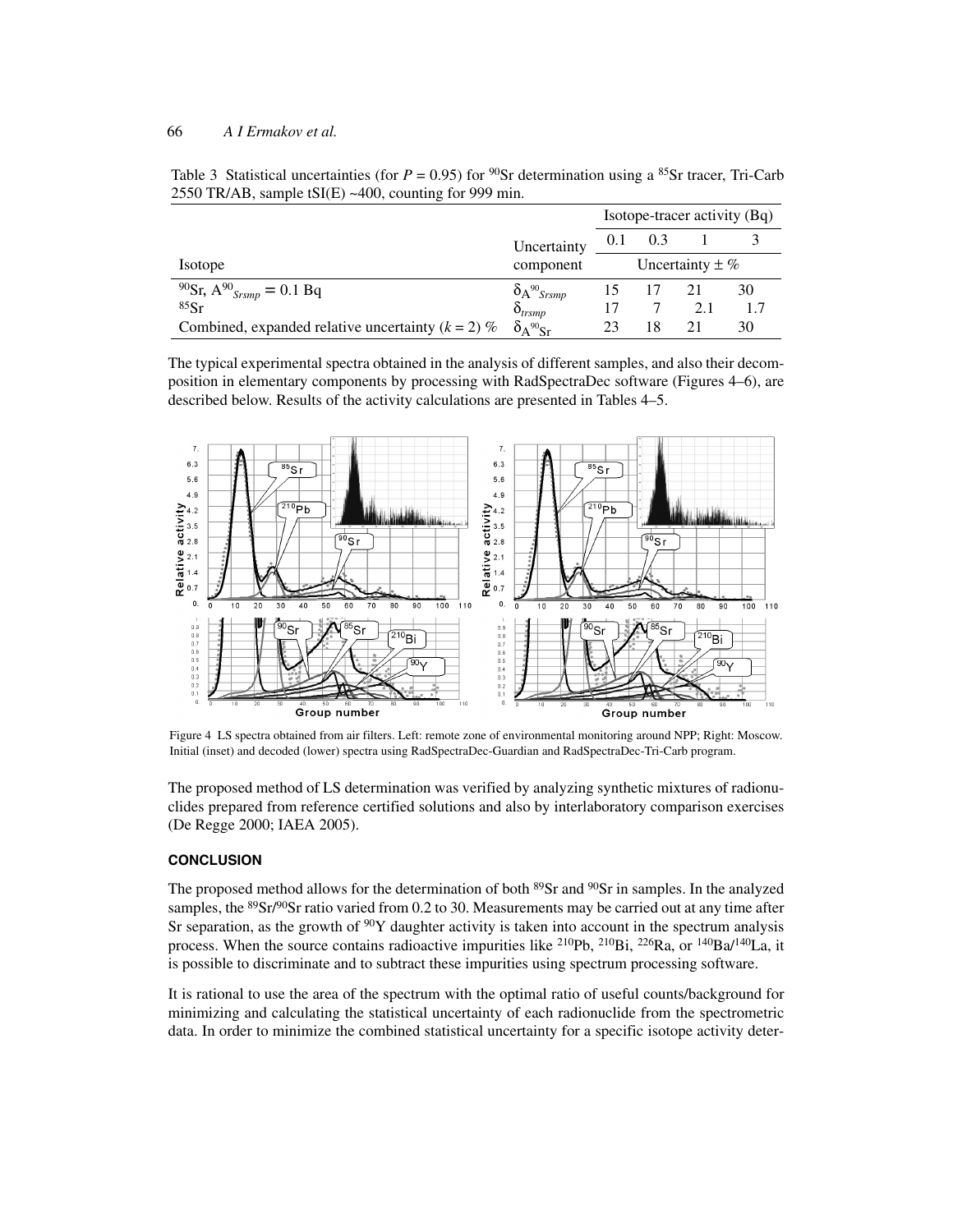

Figure 5 LS spectrometric determination of <sup>90</sup>Sr using <sup>85</sup>Sr in soils at different contamination levels ( $A^{85}$ <sub>Sr</sub> = 0.42 Bq in each sample,  $m_{sample} = 10 \text{ g}$ ). Left:  $a^{90}$ <sub>Sr</sub> = 245 ± 90 Bq/kg; Right:  $a^{90}$ <sub>Sr</sub> = 5.2 ± 2.2 Bq/kg.



Figure 6 LS spectrometric determination of low-level activities of certain radionuclides by isotopic dilution method. Left: determination of 90Y via 88Y tracer in brines; Right: determination of 99Tc via 95mTc tracer in technological leakages.

Table 4 Results of <sup>90</sup>Sr determination in air aerosol filters (background level of the <sup>90</sup>Sr activity concentrations).

| Location of sampling                | Activity<br>$Bq/sample$ $(Bq/m3)$ | Concentration | Expanded relative<br>uncertainty $(k = 2)$ % |
|-------------------------------------|-----------------------------------|---------------|----------------------------------------------|
| Remote zone of NPP monitoring 0.022 |                                   | 3.8E-10       | 33                                           |
| City of Moscow, north               | 0.094                             | 3.5E-10       | 26.                                          |

Table 5 Results of LS analysis of liquid samples using isotopic dilution method.

| Sample                    | <i>Isotope</i> | Activity<br>(Bq/sample) | Tracer activity<br>(Bq/sample) | Expanded relative<br>uncertainty $(k = 2)$ % |
|---------------------------|----------------|-------------------------|--------------------------------|----------------------------------------------|
| Brines, nuclear test site | $90Y$ 88Y      | 0.022                   | 0.076                          | 37                                           |
| Technological leakages    | 99Tc. 95mTc    | 0.094                   | 0.084                          |                                              |